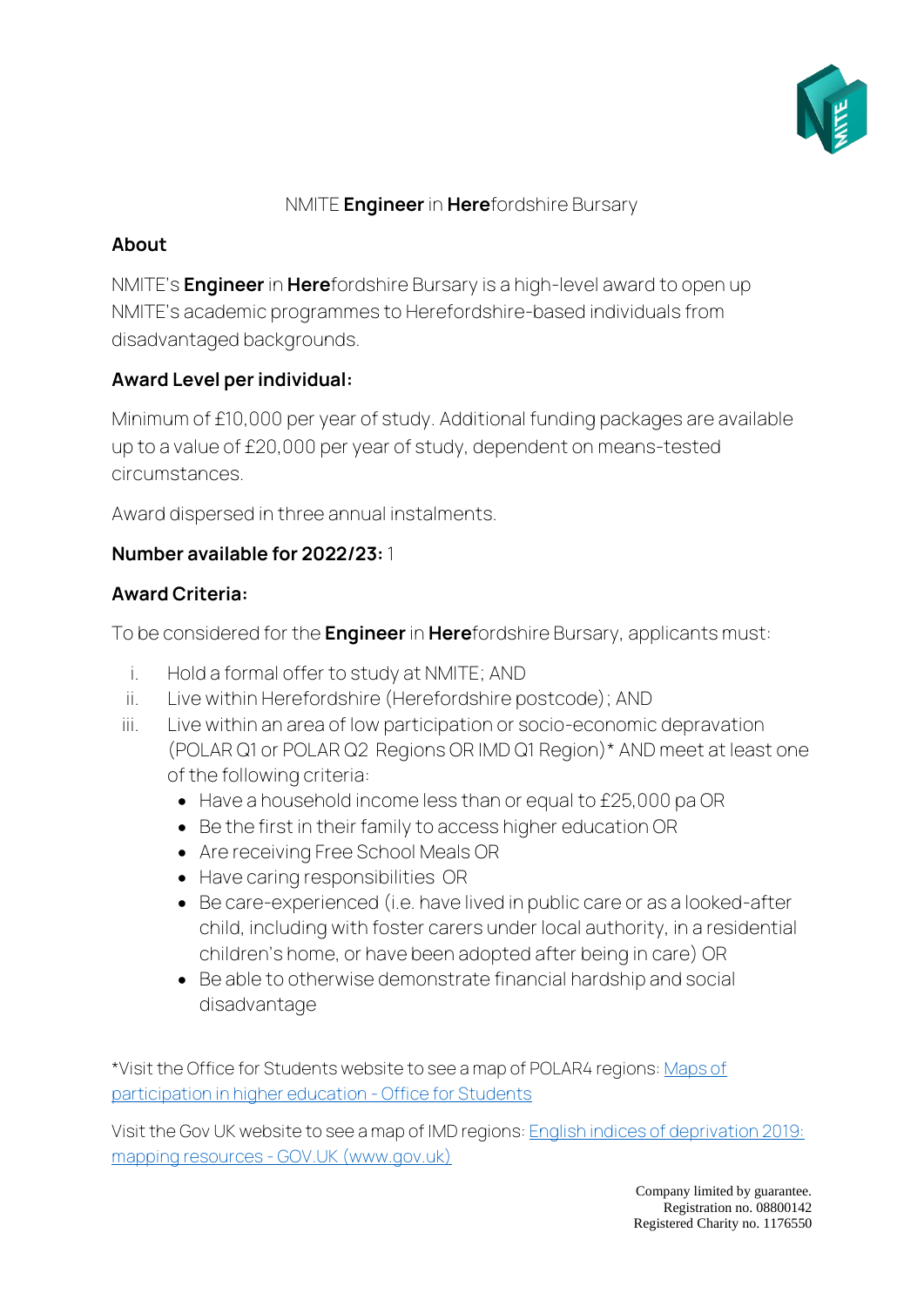

# **Application and Selection Process:**

Application Process:

- 1. Make an application to study at NMITE, either through our website or through UCAS.
- 2. You will be notified if your application to study at NMITE is successful. At this stage, you will be notified about any financial awards that are available for you to apply for. Please note that while you may apply for more than one financial award, you can only be in receipt of one.
- 3. To apply for the **Engineer** in **Here**fordshire Bursary, you must submit the additional evidence detailed below.
- 4. Your application will be submitted to the Financial Awards Committee who will make a decision based on the information supplied.
- 5. You will be notified of the decision within one week of submitting your application.
- 6. You must formally enrol on to the course before the course start date to be awarded the scholarship.
- 7. You will be asked to sign a scholarship agreement.
- 8. Leave the rest to us we'll disperse your financial award on the specified payment dates.

This award will be made on a first-come-first-served basis.

# **Evidence**

Sufficient evidence to demonstrate that applicants meet criteria will be required. This will be in the form of the following:

| Criteria                          | <b>Evidence</b>                 |
|-----------------------------------|---------------------------------|
| Live within Herefordshire         | Proof of address                |
| (Herefordshire postcode);         |                                 |
| Live within an area of low        | Proof of address                |
| participation or socio-economic   |                                 |
| depravation (POLAR Q1 or POLAR Q2 |                                 |
| Regions OR IMD Q1 Region          |                                 |
| Have a household income less than | Evidence from payslips or other |
| or equal to £25,000               | means of income                 |
| Receiving Free School Meals       | Letter from school              |